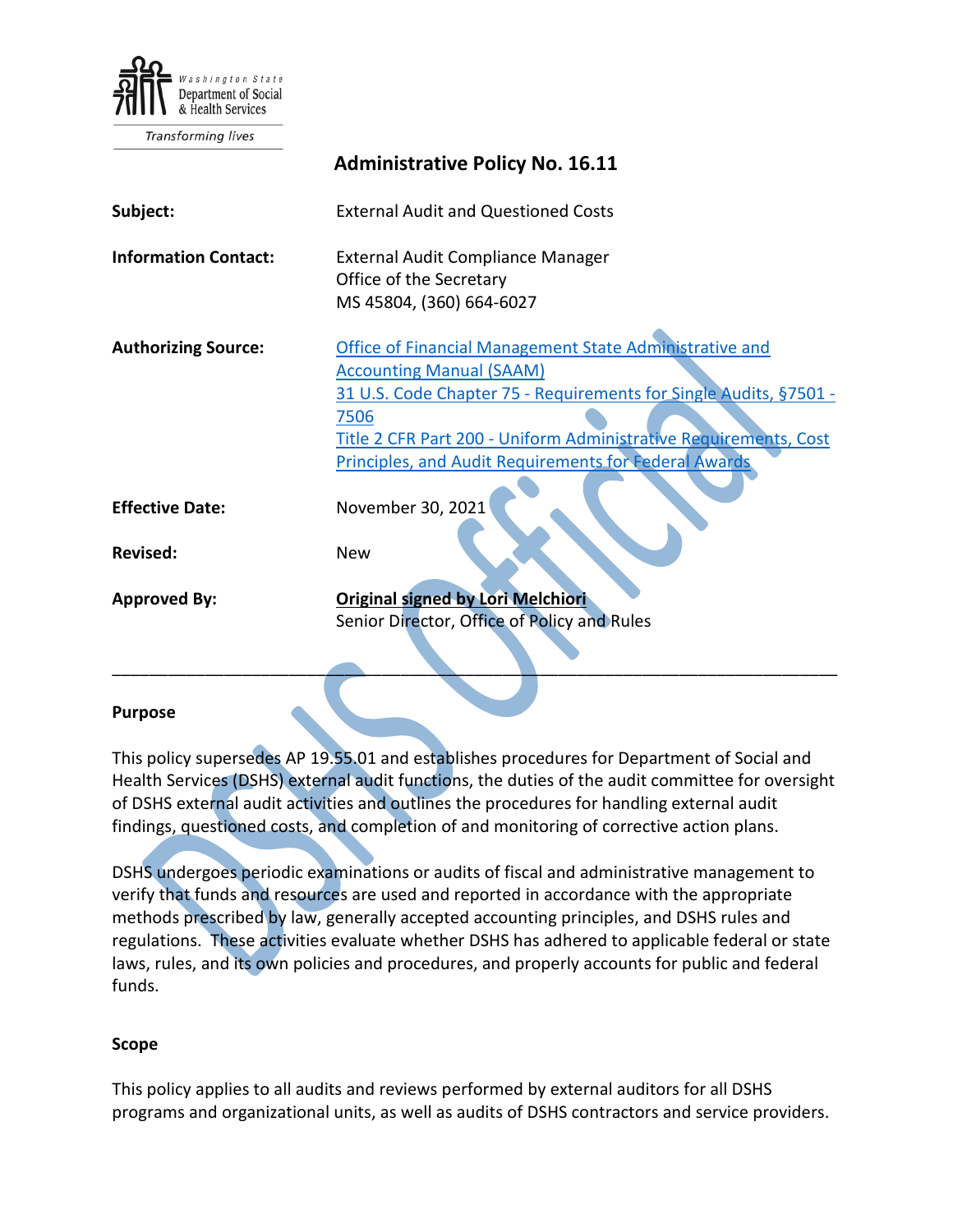This policy does not apply to:

- Internal DSHS audits. For DSHS audits refer to [Administrative Policy 16.01.](http://one.dshs.wa.lcl/Policies/Administrative/DSHS-AP-16-01.pdf)
- Employee overpayments. For employee overpayments refer to Administrative Policy [19.25.01.](http://one.dshs.wa.lcl/Policies/Administrative/DSHS-AP-19-25-01.pdf)
- Questioned costs identified via external or internal audits of DSHS contractors, clients, providers, and vendors.

### **Definitions**

**Audit** - An independent and objective appraisal to examine or review the fair presentation of financial statements, economy and efficiency of operations, effectiveness of achieving program results, compliance with laws and regulations, and the detection of fraudulent activities. For purposes of this policy and procedure, audits include but are not limited to external reviews, site visits, desk audits, and fraud investigations.

**Audit Committee** - A committee designated to assist DSHS management in performing its oversight responsibilities as they relate to financial and other reporting practices, internal control, compliance with laws, regulations, ethics, and economy and efficiency of operations, financial reporting process, and DSHS' process for monitoring compliance with laws and regulations and the code of conduct. The committee consists of seven members: the DSHS secretary, chief of staff, deputy chief of staff, three assistant secretaries, and the chief risk officer as designated by the secretary.

**Audit Finding –** A deficiency which an auditor is required by federal regulations to report in the schedule of findings and questioned costs.

**Audit Liaison -** Each administration's point of contact for the routine management and functioning of external audit activities.

**Corrective action plan (CAP)** - A plan prepared by a division director or designee and approved by the administration's assistant secretary in response to an audit finding, which includes:

- Specific corrective actions the division will take to correct the audit, review, or survey finding
- Specific target dates by when the division will complete the corrective actions;
- Monthly updates to include action taken to-date; and
- The completion date for each action item.

**DSHS** - The Department of Social and Health Services (DSHS).

**External audit** – An audit conducted by an external agency not associated with the department that is voluntarily or involuntarily under audit.

• Any review or investigation regarding: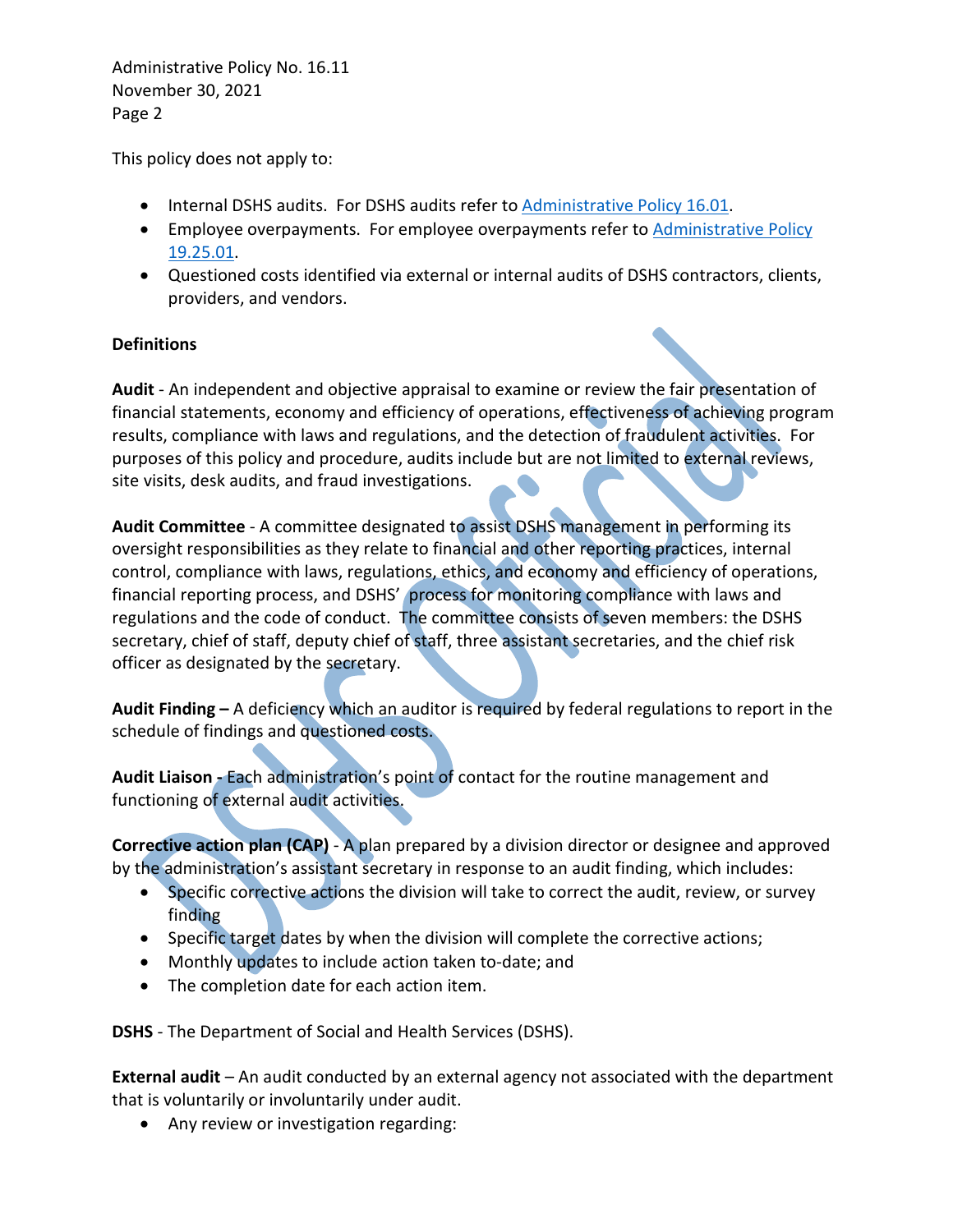- o Compliance, financial, or operational information,
- o Safeguarding and verification of assets,
- o Economical and efficient use of resources, and
- o Effectiveness of operations or programs
- Results with an opinion on the organization's financial condition and financial reporting risks or assess the organization's compliance with applicable federal/state or industry-specific regulations, laws, and standards.
- Takes place within a defined set of rules or laws and there are strict requirements on auditors in evaluating internal controls and financial reporting.

**External Audit Compliance Manager** - The administrative officer responsible to oversee external audits and keeps the DSHS secretary and audit committee apprised.

**Improper payment** - Any payment that should not have been made or that was made in an incorrect amount under statutory, contractual, administrative, or other legally applicable requirements.

**Incorrect amounts** - Overpayments or underpayments that are made to eligible recipients (including inappropriate denials of payment or service, any payment that does not account for credit for applicable discounts, payments that are for an incorrect amount, and duplicate payments). An improper payment also includes any payment that was made to an ineligible recipient or for an ineligible good or service, or payments for goods or services not received (except for such payments authorized by law).

**Internal Auditors** - Employees of the DSHS Internal Audit unit who conduct independent and objective assurance and audit consulting services within DSHS.

**Program** – The affected DSHS programs, including the division, office, or staff designated by the assistant secretary or division director as being responsible for compliance with this policy.

**Questioned Costs – A cost that is questioned by the auditor because of an audit finding:**  Which resulted from a violation or possible violation of a statute, regulation, or the terms and conditions of a Federal award, including for funds used to match Federal funds;

- Where the costs, at the time of the audit, are not supported by adequate documentation; or
- Where the costs incurred appear unreasonable and do not reflect the actions a prudent person would take in the circumstances.
- Questioned costs are not an improper payment until reviewed and confirmed to be improper as defined in OMB Circular A-123 appendix C.

**Senior executives** – Cabinet and subcabinet members of senior management including the secretary, assistant secretaries, and senior directors.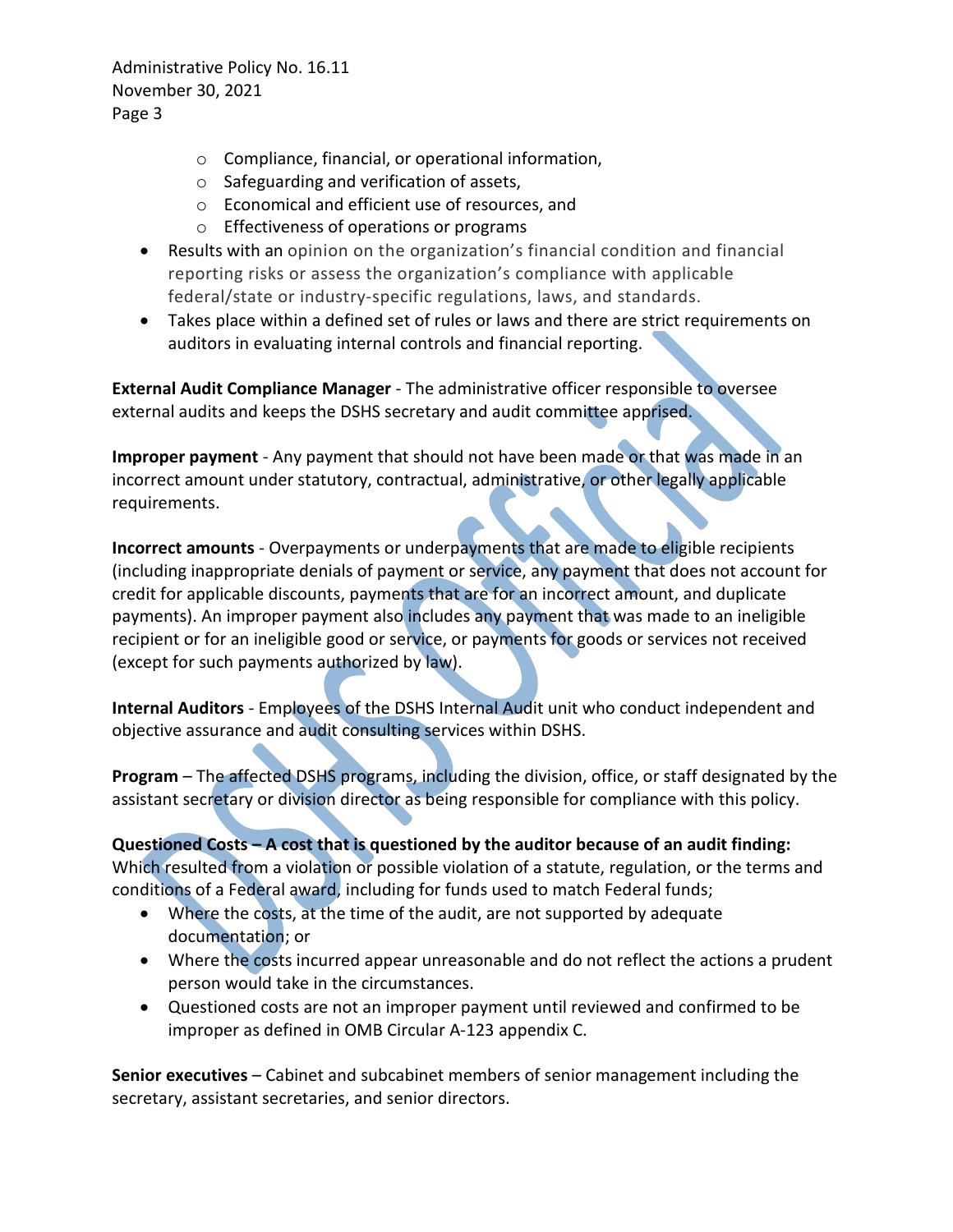**Single Audit** – An organization-wide financial statement and federal awards' audit of a nonfederal entity that expends \$750,000 or more in federal funds in one year. It is intended to provide assurance to the federal government that a non-federal entity has adequate internal controls in place, and is generally in compliance with program requirements. Non-federal entities typically include states, local governments, Indian tribes, universities, and non-profit organizations. The Single Audit test model examines non-federal entity post-award reporting requirements under the Single Audit Act.

## **Policy Requirements**

- A. Each administration will designate an audit liaison who will serve as the primary point of contact for audit activities.
	- a. Administrations will coordinate all audit activities for audits conducted by Federal Auditors.
	- b. Audit liaisons will notify the external audit compliance manager of federal audits and keep the external audit compliance manager apprised of audit progress and results.
- B. DSHS staff will cooperate with and assist external auditors. If employees are contacted by an external auditor, they must notify their audit liaison.
- C. To help ensure that external audit activity is coordinated, the external audit compliance manager must be informed of all external audit activity.
	- a. The external audit compliance manager will notify the appropriate audit liaison of external audits and coordinate through the liaisons for audit requests.
	- b. The external audit compliance manager will ensure an understanding of the objectives and scope of the audit, and assist the external auditors in achieving legitimate objectives with the least impact on DSHS operations.

DSHS will provide external auditors with access to all records, physical properties, and personnel necessary to carry out the audit, except those deemed by DSHS to be legally privileged or protected. Availability of records is subject to DSHS record retention policies.

- D. DSHS will promptly follow-up and take corrective action on audit findings.
- E. Corrective action plans must provide the name(s) of the contact person(s) responsible for corrective action, the corrective action planned, and the anticipated completion date. If the administration does not agree with the audit findings or believes corrective action is not required, then the corrective action plan must include an explanation and specific reasons. Administrations will:
	- a. Correct identified deficiencies (exceptions).
	- b. Implement recommended improvements or appropriate administrative or physical controls to resolve the noncompliance.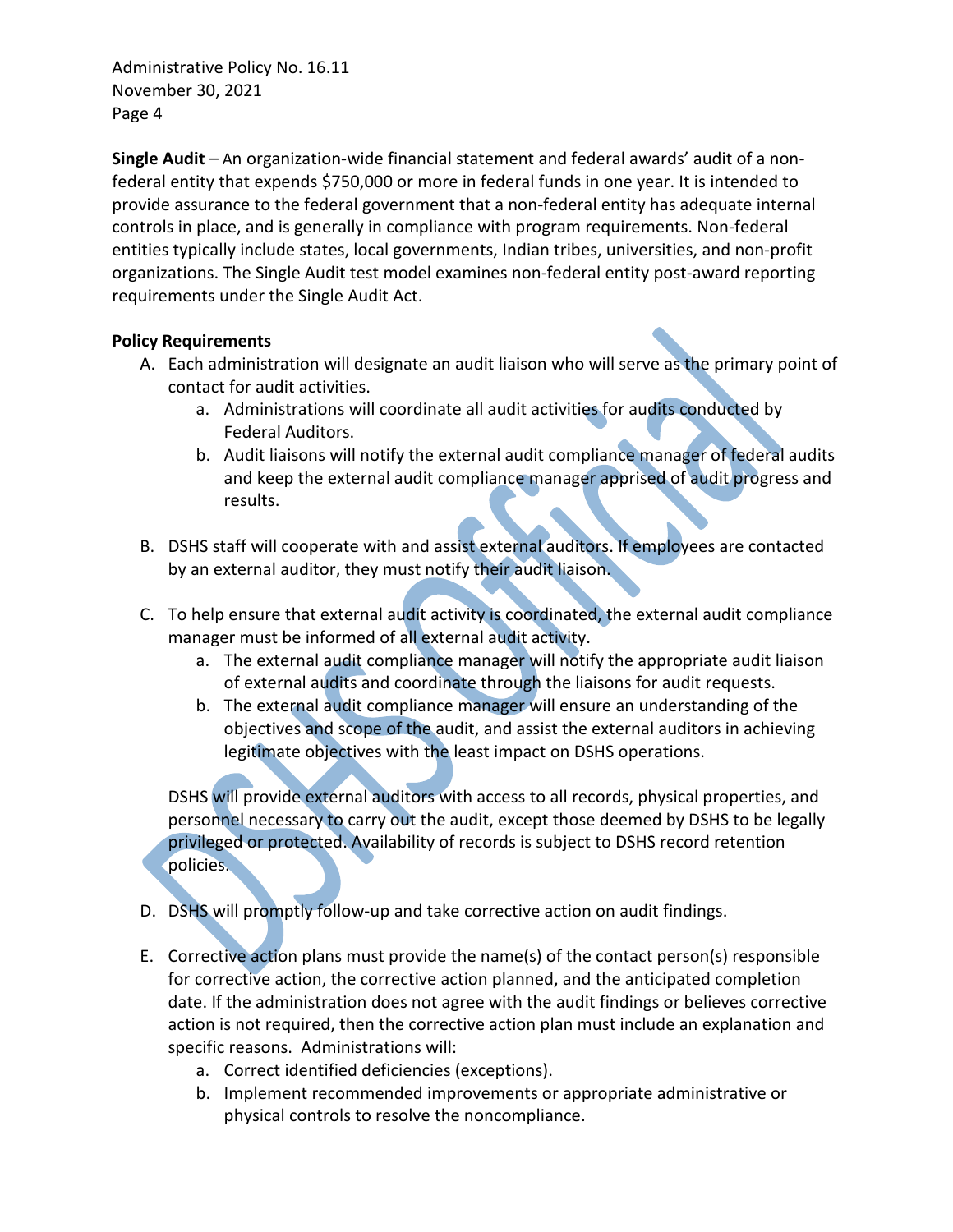- c. Include follow-up and review system that evaluates the effectiveness of the corrective actions.
- F. Senior executives and DSHS cabinet members will notify the external audit compliance manager of any significant issues raised by external auditors, or any other audit agency or authority.
- G. The external audit compliance manager reports administratively to a senior executive in the Office of the Secretary and functionally to the DSHS audit committee.
- H. The external audit compliance manager will provide quarterly updates to the audit committee covering external audit activities.
- I. External auditors participating in external audit activities must maintain lawfully and professionally required levels of protection for the confidentiality and security of records and information.
- J. The audit committee ensures independence and objectivity in the prioritization and analysis of audit related issues, and provides reasonable assurance that management is exercising due professional care.
	- a. The Facilities, Finance, and Analytics Administration (FFAA) is the primary DSHS organization that processes financial adjustments resulting from audit activities. Administrations must notify FFAA when an external audit identifies questioned costs in the event funds need to accrue. There must be coordination between DSHS and the Health Care Authority (HCA) if Medicaid payments are involved. DSHS administrations may make their own financial adjustments and coordinate with FFAA as needed. For the Economic Services Administration, questioned costs will not be repaid until the audit resolution process is complete.
		- i. The National External Audit Review (NEAR) Center will review the independent auditor's report and make a determination to sustain the disallowance (questioned costs) or of no penalty.
		- ii. If the NEAR determination sustains the disallowance, DSHS may submit a request for reconsideration to the assistant secretary of the federal Administration for Children and Families (ACF).
		- iii. If DSHS disputes the assistant secretary's decision, it may file an appeal with the ACF Departmental Appeals Board (DAB). The DAB provides impartial, independent review of disputed decisions.

### **Roles and Responsibilities**

The following is a general outline of the responsibilities of those involved in audits conducted under the scope of this policy. Due to the unique nature of each audit, the responsibilities listed below may not apply to all audits and some responsibilities may be delegated by the external audit compliance manager.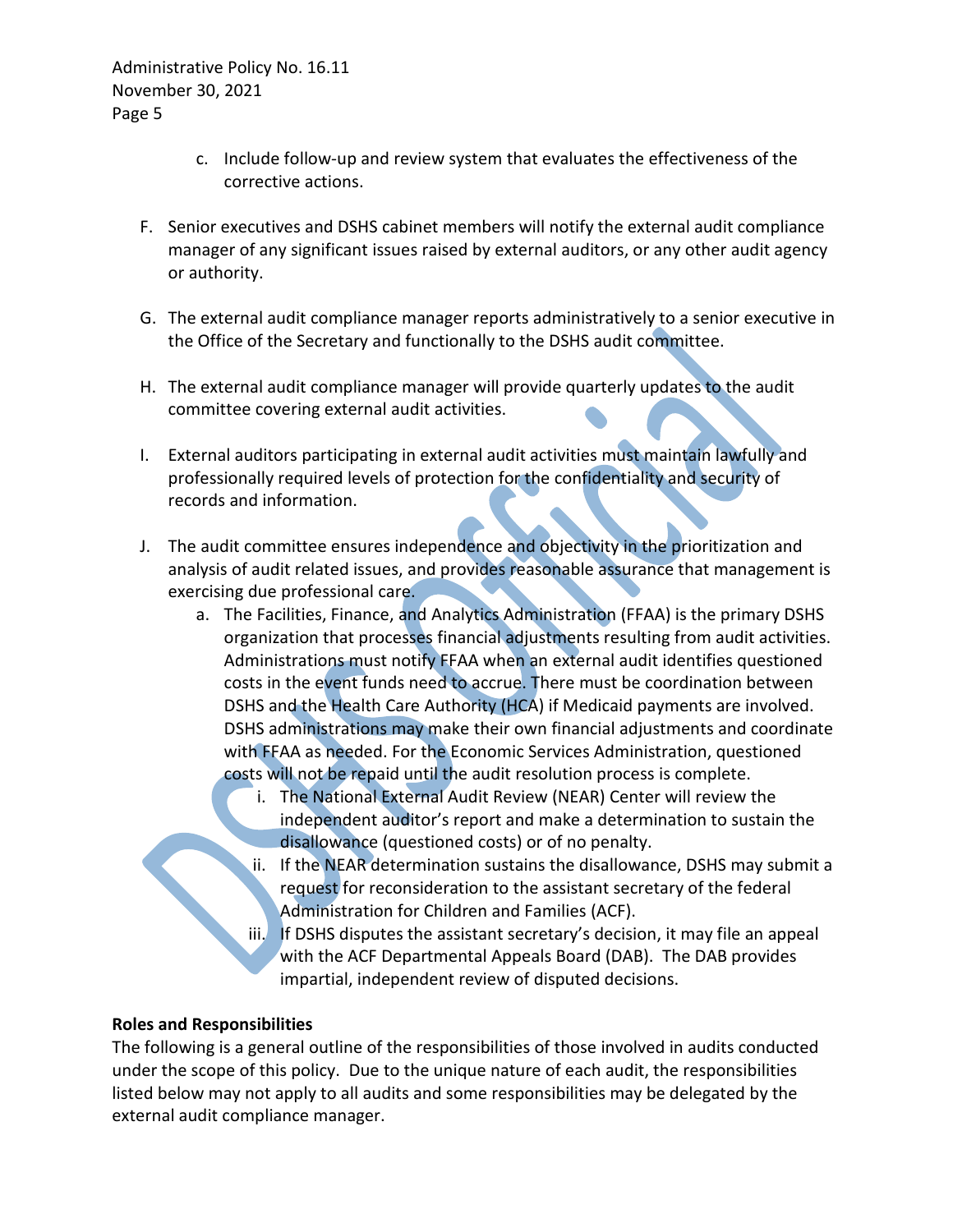- A. Audit committee
	- 1. Provides oversight in the preparation for and follow-up to external audits of DSHS programs and services to help ensure the agency has a thoughtful, proactive, and coordinated approach to audits, consultations, and corrective action plans.
	- 2. Provides independent assurance and advice to the DSHS senior executives on the risk, control, and compliance framework and its financial reporting responsibilities.
	- 3. Reviews evaluations of risk, control, and governance processes.
	- 4. Reviews external audit results.
	- 5. Serves as a mediator and resolve intra-agency audit disputes as needed.
- B. External audit compliance manager
	- 1. Directs and manages the work of external audit according to the United States Government Accountability Office of Government Auditing Standards.
	- 2. Provides oversight and is a resource for external federal audits conducted by regulatory offices of funding sources.
	- 3. Meets with senior management throughout the year to discuss ongoing audits.
	- 4. Manages the external audit engagements.
		- a. Attends entrance and exit conferences.
		- b. Monitors all external audit activity.
		- c. Notifies DSHS's internal audit unit of all external audits.
		- d. Facilitates cooperation with external auditors in the performance of their duties and to avoid duplication of effort.
		- e. Coordinates with the external auditors on requests for specific information or to arrange interviews with personnel.
		- f. Coordinates with audit liaisons for meetings or documentation requests.
		- g. Reviews draft audit reports prior to issuance by the external audit entity.
		- h. Reviews and approves responses to audit reports prior to submission to the external audit entity.
		- i. Reviews the response to audit reports prior to submission to the audit liaison official.
		- j. Coordinates the distribution of all external audit reports and corrective action plans.
		- k. Monitors the implementation status of audit recommendations.
			- Advises appropriate members of executive management on the status of unresolved audit findings and progress on corrective action plans.
		- m. Retains all required external audit documents for a minimum of six years.
	- 5. Meets quarterly with the audit committee to:
		- a. Provide a quarterly progress report on the status of external audits.
		- b. Communicate any significant issues related to external audit findings.
	- 6. Reviews billings from external auditing entities.
		- a. Ensures hours billed are accurate.
		- b. Maintains records of length of audits, total hours, and amount billed.
	- 7. Ensures there are data sharing agreements with external auditing entities.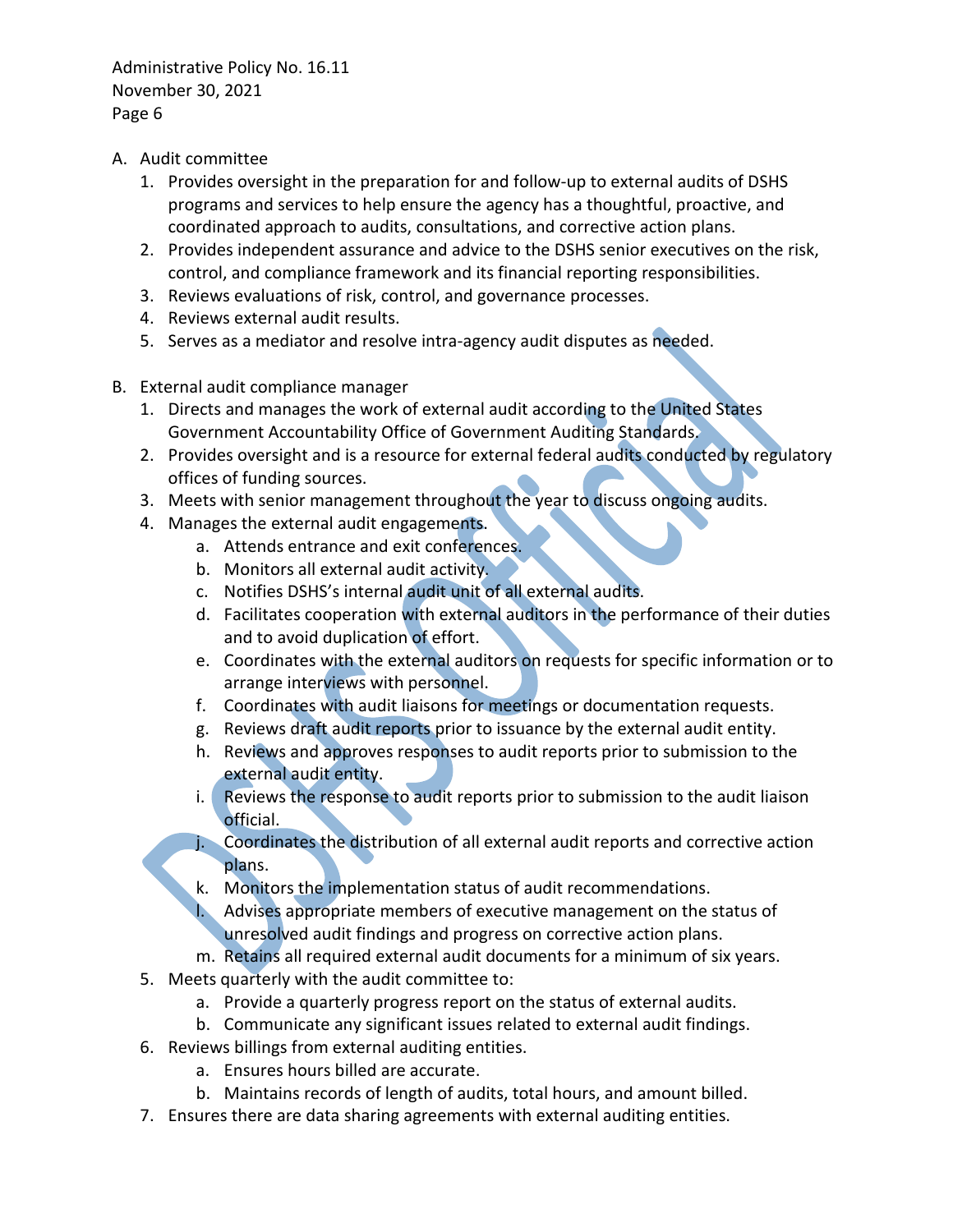- a. Works with Contracts and Legal Services to ensure the data sharing agreement is current.
- b. Maintains a copy of the data sharing agreement.
- c. Advises appropriate members of executive management of any known data breaches that occur with external auditing entities.
- 8. Ensures all counties and federally recognized tribes of Washington receive a single audit each year.
	- a. Creates a spreadsheet to document the timing of the single audits and any findings that are made.
	- b. Works with the administrations and other state agencies to ensure findings are addressed with corrective action plans.
- 9. Professionalism
	- a. Promotes an ethical culture in the profession of external auditing. A code of ethics is necessary and appropriate for the profession of auditing, founded as it is on the trust placed in its objective assurance about governance, risk management, and internal controls.
	- b. Respects the value and ownership of information received, and do not disclose information without appropriate authority unless there is a legal or professional obligation to do so.
	- c. Has no direct operational responsibility or authority over any of the activities audited.
- C. Audit Liaisons
	- 1. Audit liaisons are the primary points of contact for audit activities within the administration.
	- 2. Notify the external audit compliance manager of federal external audits by a regulatory office or a funding source.
	- 3. Manage audit activities within the administration.
		- a. Notify assistant secretary and division director(s) of upcoming audit
		- b. Coordinate and attend entrance and exit conferences.
		- c. Work with divisions to develop audit responses and CAPs
		- d. Submit approved responses and CAPs to the external audit compliance manager
		- e. Monitor and track CAPS through completion
		- f. Ensure timely and thorough completion of CAPs
		- g. Submit a certificate of completion of corrective action plan to the external audit compliance manager certifying the final correction of all audit findings within their administration.
		- h. Monitor all questioned costs and work with accounting teams to ensure funds are returned appropriately. The accounting team will notify FFAA of questioned costs in the event funds need to be accrued.
	- 4. Maintain documentation supporting the resolution of questioned costs.
	- 5. Maintain audit documentation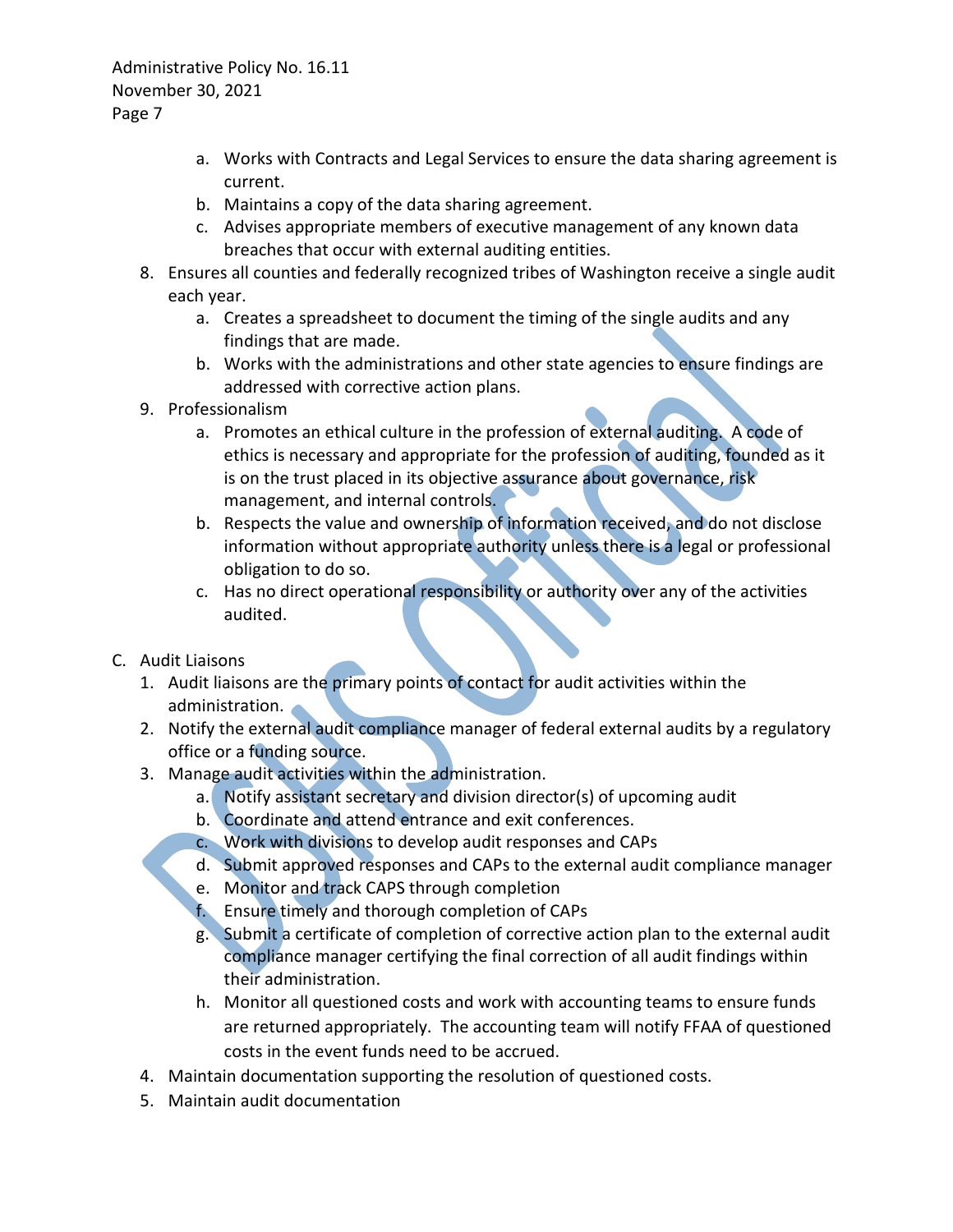- 6. Keep the external audit compliance manager apprised of progress, issues/concerns, and resolution.
- D. Assistant secretaries
	- 1. Approve responses to the external audit compliance manager for audit findings for their administration.
	- 2. Approve all external audit CAPs for their administration.
	- 3. Ensure completion of CAPs.
	- 4. Sign a certificate of completion of corrective action plan certifying the final correction of all audit findings within their administration.
- E. Division directors
	- 1. Prepare and submit copies of their program's response to external audit findings to their audit liaison by requested deadlines.
	- 2. Prepare and submit copies of their CAPs to their audit liaison by requested deadlines.
	- 3. Oversee and perform corrective action(s) in response to external audits.
	- 4. Report to their audit liaison on the action(s) taken to correct each finding.
- F. FFA Office of Accounting Services (OAS)
	- 1. Create accruals for questioned costs when requested by the administration.
	- 2. Monitor accruals and coordinate with the administration through resolution of the questioned costs.
- G. DSHS personnel
	- 1. Provide assistance in fulfillment of external audit activities.
	- 2. Consult with the external audit compliance manager or the administration's audit liaison when unsure about how certain information may relate to the audit or when having questions pertaining to the audit.
	- 3. Contact the external audit compliance manager or audit liaisons regarding what information must be provided for the audit or if there are any questions pertaining to the audit.

## **Procedures**

The audit process normally consists of the following phases:

A. Notification

DSHS receives communication, generally in the form of a letter, informing of an upcoming audit, review, site visit, desk audit, or fraud investigation and requesting documentation (e.g. organizational charts, system documentation, flow charts, financial records or statements).

- a. The external audit compliance manager must be notified immediately when an audit action is initiated by an external entity. This includes but is not limited to:
	- i. Single statewide audit;
	- ii. Whistleblower audits by the State Auditor's Office;
	- iii. Investigations of fraud by the State Auditor's Office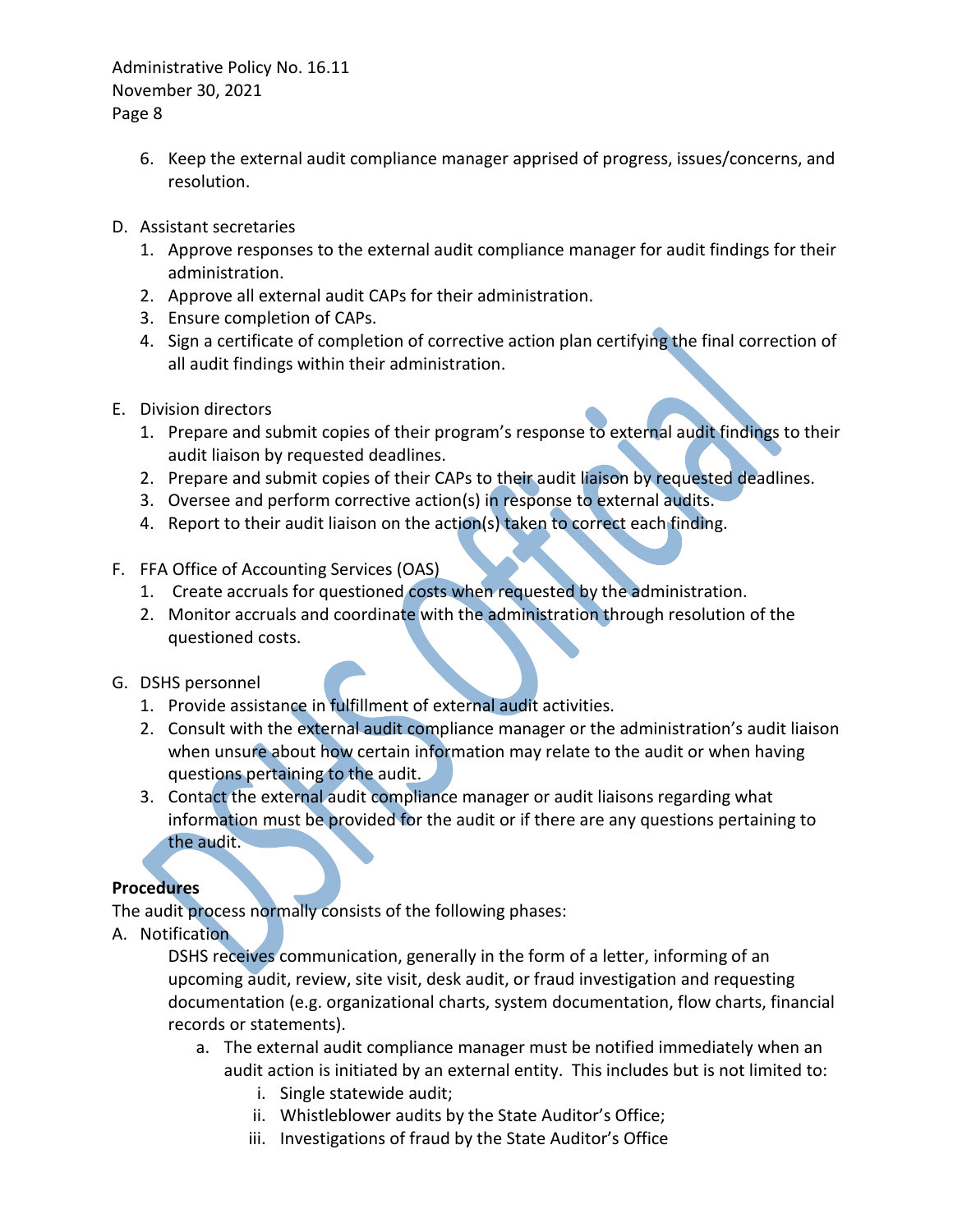- b. Depending on the circumstances, audit coordination will occur with the relevant administration.
- c. The external audit compliance manager will notify senior executives as needed, but at a minimum the deputy chief of staff or chief of staff.
- B. Entrance conference

The opening meeting includes management and administrative staff involved in the audit and is an opportunity to discuss the scope of the audit, available resources, and other concerns.

- a. The external audit compliance manager or audit liaison will attend the entrance conference to facilitate full communication of audit objectives, schedule, and protocol.
- b. Other attendees may vary depending on the type and scope of the audit.
- C. Fieldwork

The auditor may interview staff, review procedure manuals and business processes, review statements and records, test compliance, and assess the adequacy of internal controls.

- a. The external audit compliance manager and/or audit liaison will schedule audit activities, monitor audit actions, and resolve audit-related concerns.
- b. Administrations must cooperate with the auditor to the extent requested; however, availability of records and responsible personnel and conflicts of scheduled activities will be negotiated as necessary where conflicts of priority arise. If problems occur which cannot be satisfactorily resolved, contact the external audit compliance manager. Records, except those deemed legally privileged or protected, must be provided to auditors and must stay within the identified documents and information outlined in the scope of the audit. The availability of records is subject to records retention policies, which allows destruction of records within prescribed limits.

## D. Draft report

After all fieldwork is completed, the auditor will prepare a draft report that documents objectives, procedures, conclusions, and recommendations.

- a. The auditor, upon completion of work, will generally brief the appropriate administrative officials and the external audit compliance manager of any recommendations, findings, or problems noted during the course of the examination. At that time, the findings, recommendations and conclusions must be thoroughly discussed and any factual or incorrect items clarified. Discrepancies noted by the auditor and subsequently corrected by the administration may still be included in the final report.
- b. The external auditors will generally provide the external audit compliance manager a draft report to review before a final report is issued. Any disagreements on the items noted in the draft report between the examined area and the external auditor must be thoroughly discussed by the external audit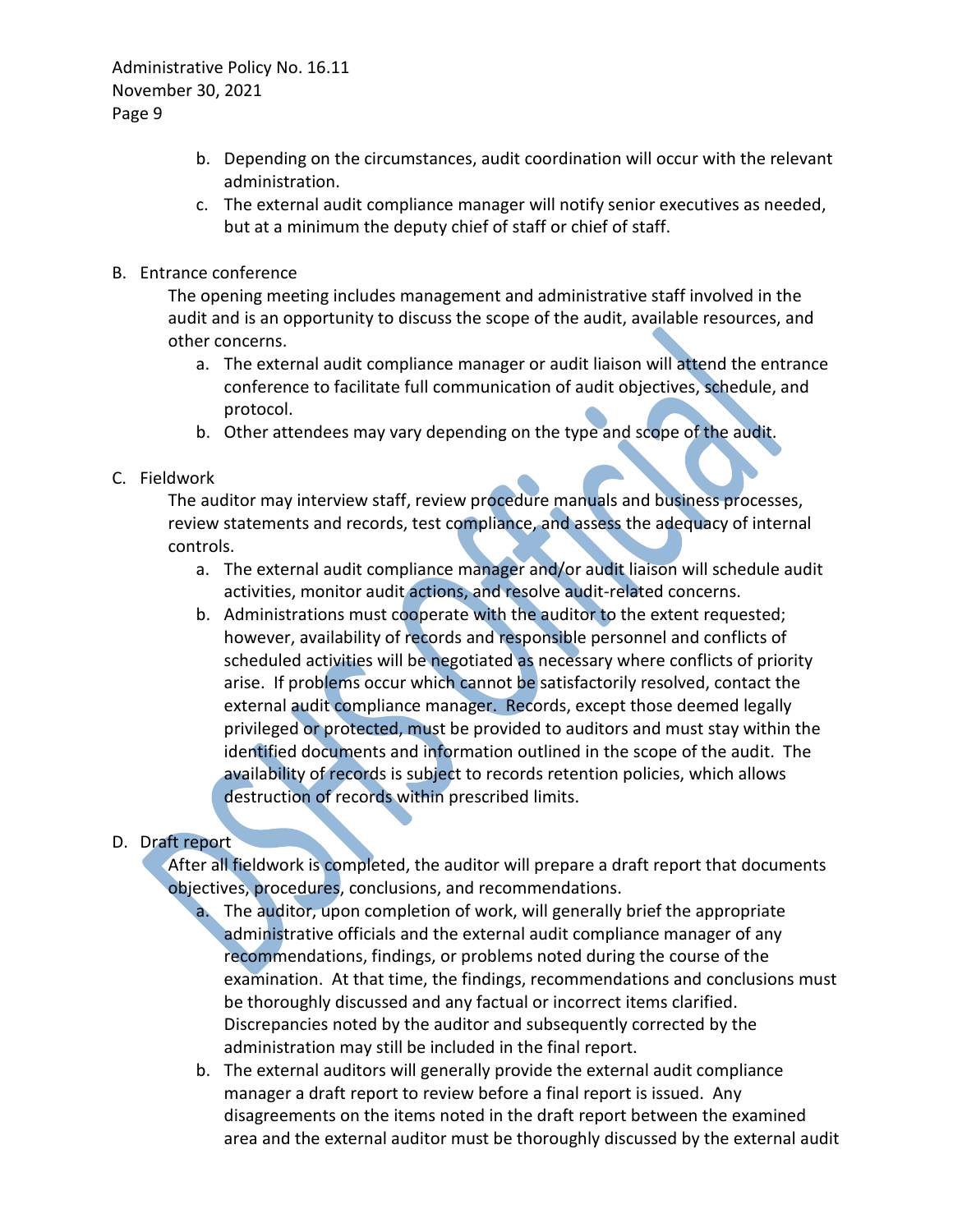compliance manager or audit liaison, and if agreement cannot be reached, the audit liaison will contact the external audit compliance manager for further actions. DSHS will have a minimum number of days to review the draft report and provide any edits to the external auditor.

- c. If the finding contains questioned costs, the administration must determine the accuracy of the questioned costs. The administration will provide any additional research and data collection needed to support the program's position if variances are noted.
- d. The external audit compliance manager or audit liaison will attend the final briefing on the draft audit report. Depending upon the administration, several review meetings may be held at appropriate supervisory levels. Attendees may vary depending on the type and scope of the audit.
- e. After the last briefing on the draft audit report is conducted, the report will be prepared in final format. When a final draft is made available by the auditors, a copy will be presented to the External Audit Compliance Manager for final review who will then forward it on to the administration involved.
- f. When items of a serious nature or a repetition of a previous comment requiring corrective action are to be included within an external audit report, the external audit compliance manager will review the items with appropriate members of executive management.
- g. If a recommendation by an external auditor requires that DSHS invest additional or incremental resources to undertake corrective action or implement selected recommendations, the external audit compliance manager will, prior to final approval and official release, apprise appropriate members of executive management of the estimated resource commitment required by the recommendations. The external auditor's recommendations or DSHS's response in the audit report will reflect DSHS' agreement or refusal to make such a resource commitment.

## E. Final audit report

Depending on the nature and scope of the audit, a report may or may not be provided to DSHS.

- a. The external audit compliance manager will receive a copy of the final audit report.
- b. The external audit compliance manager coordinates the distribution of the final audit report.
- F. Responses to audit reports

The type of response that may be required by DSHS concerning the results of the audit will vary depending on the specific scope of the audit.

a. The administrations involved will prepare a response to any audit finding or problems noted in the final report, indicating corrective action already taken or under review, and forward the response to the external audit compliance manager for review and inclusion in the formal audit response. Administrations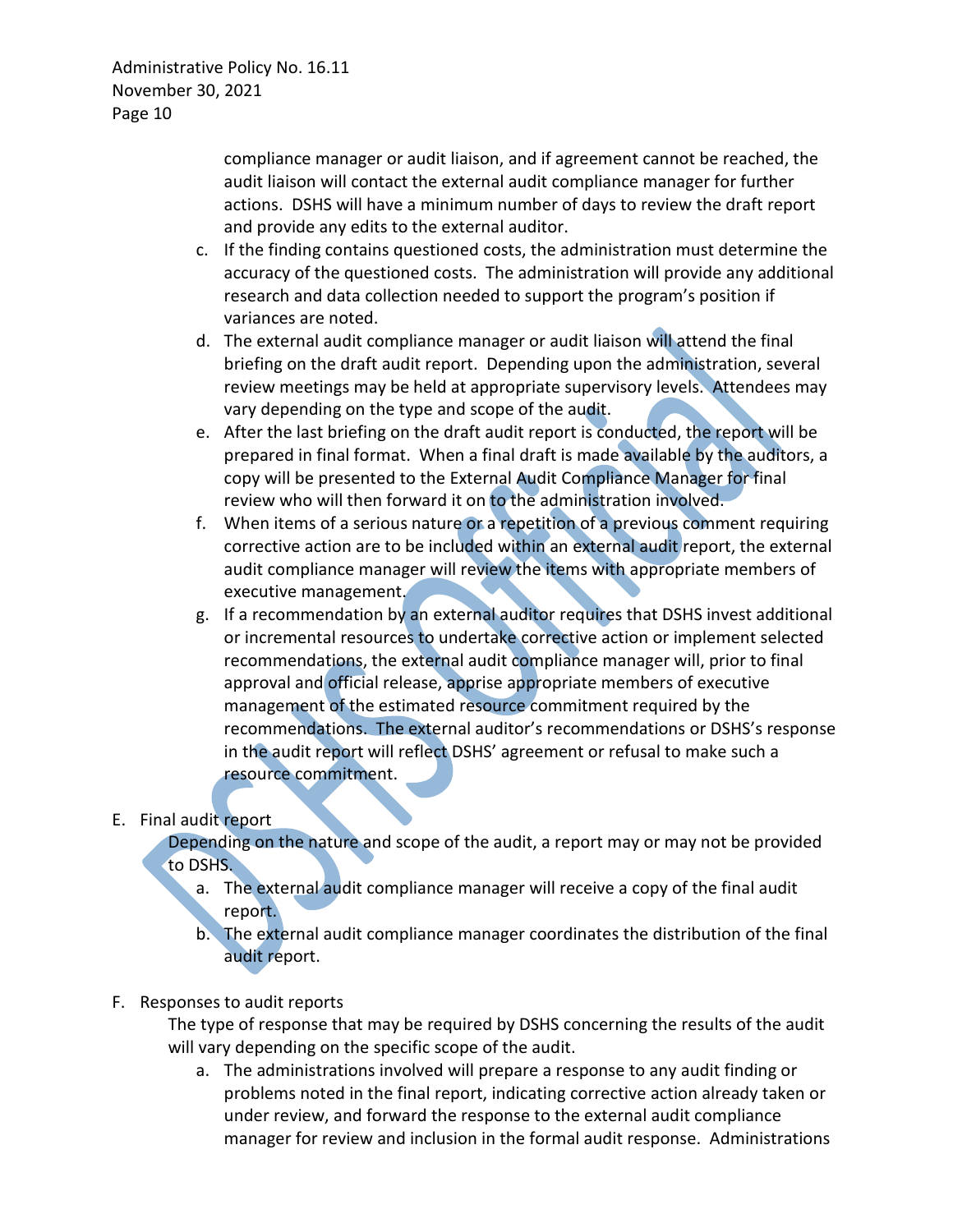> will have a minimum number of days to provide their response to the external audit compliance manager.

- b. The external audit compliance manager will prepare the formal audit response and coordinate the review by senior executives:
	- i. Senior director of communications;
	- ii. Deputy chief of staff;
	- iii. Chief of staff;
	- iv. Secretary
- c. The secretary reviews and approves all official responses to audit reports prior to submission to the audit entity.
- d. The formal audit response includes corrective actions to be taken by DSHS in response to any findings noted in the report.
- G. Office of Financial Management (OFM)

OFM must maintain a system for tracking findings to provide information on the resolution of all findings contained in audits of state agencies and institutions, and must follow-up on audit findings, including compiling the Corrective Action Plan and Summary Schedule of Prior Audit Findings sections.

- a. The external audit compliance manager will summarize DSHS' internal CAP and formal response to the finding for OFM's use.
- b. The external audit compliance manager will work with OFM and the required administration in regards to any needed edits to the OFM CAP.
- H. Exit conference

In the exit conference, management and the auditor review and discuss the report, provide feedback on implementing recommendations, discuss any other issues related to the audit, and comment on the audit process.

# I. Audit recommendations and corrective action

The external auditor will provided recommendations for improvement or actions identified in the final report to resolve audit findings.

- a. Actions are to be completed by the audited administration. Upon completion, notify the external audit compliance manager.
- b. If questioned costs are included, the administration will work with granting authority to determine if the questioned costs must be returned.
	- i. When required, programs will coordinate with OAS for the resolution or return of all questioned costs. For Medicaid, programs must also work with HCA to ensure the return of questioned costs reported correctly on the CMS 64. 7.
	- ii. Programs must maintain all audit documentation.
- c. Questioned costs and liability accrual
	- i. All questioned costs may result in a liability accrual in GL 5113 Potential Liabilities for the non-state share. OAS will ensure the liability is accrued if appropriate and both of the following conditions are met: